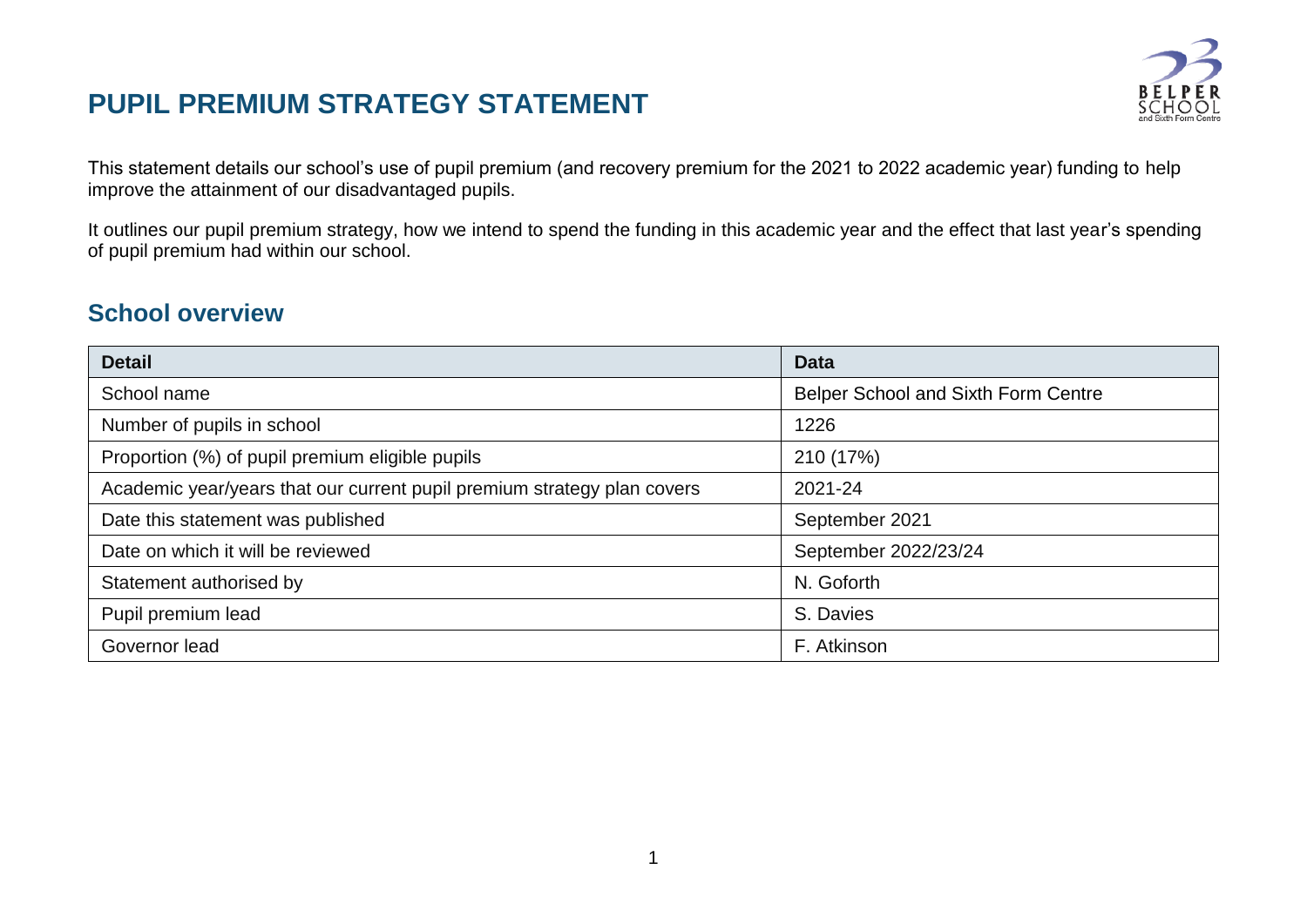### **Financial Overview**

| <b>Funding</b>                                                                         | <b>Amount</b> |
|----------------------------------------------------------------------------------------|---------------|
| Pupil premium funding allocation this academic year                                    | £190,000      |
| Recovery premium funding allocation this academic year                                 | £26,250       |
| Pupil premium funding carried forward from previous years (enter £0 if not applicable) | £0            |
| Total budget for this academic year                                                    | £216,250      |

| <b>Planned Spend</b>                                                                              | <b>Amount</b> |
|---------------------------------------------------------------------------------------------------|---------------|
| Quality Teaching (for example, CPD, recruitment and retention)                                    | £45,000       |
| Targeted Academic Support (for example, tutoring, one-to-one support structured<br>interventions) | £75,000       |
| Wider Strategies (for example, related to attendance, behaviour, wellbeing)                       | £96,250       |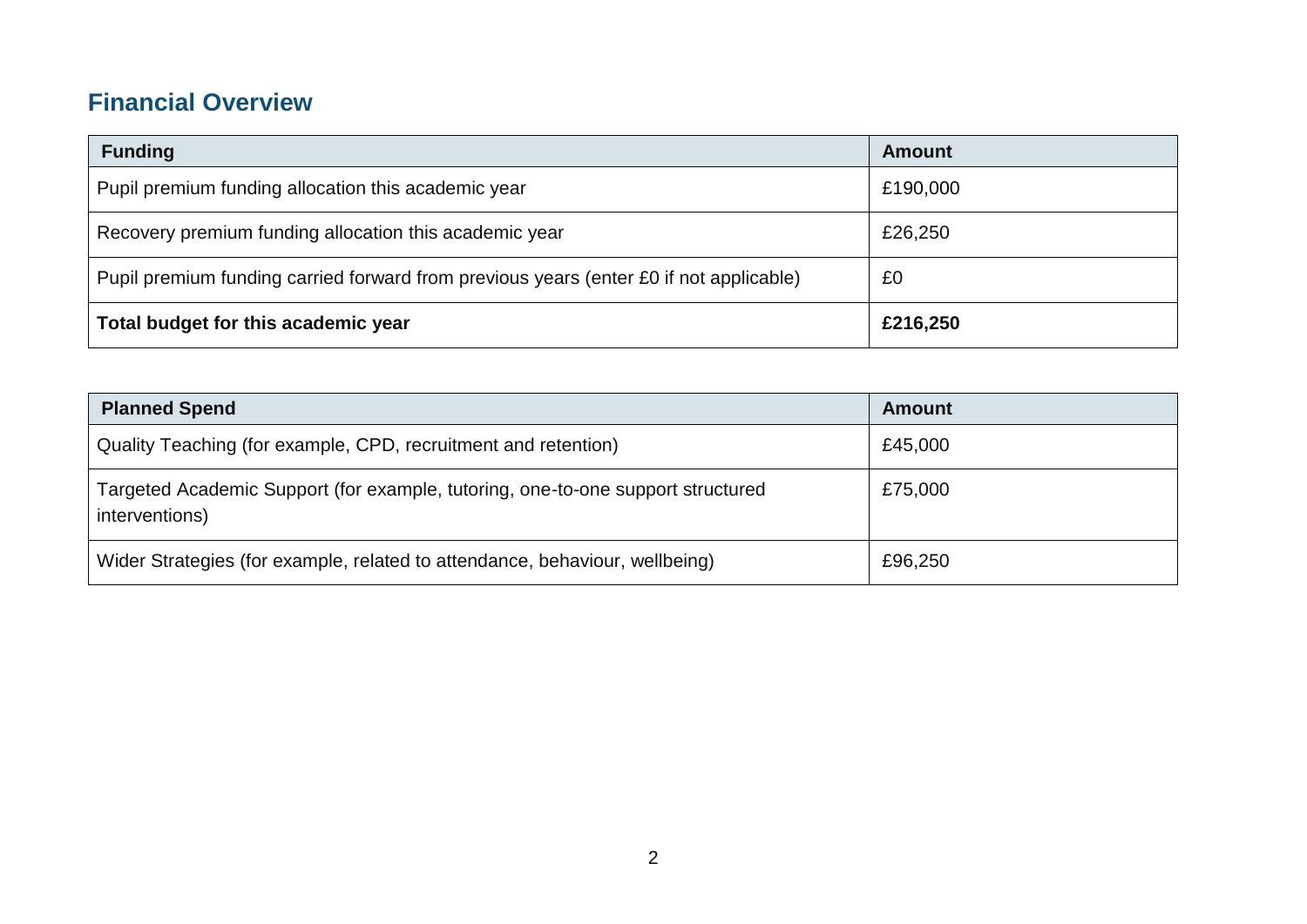# **Part A: Pupil premium strategy plan**

### **STATEMENT OF INTENT**

Our ultimate goal is to ensure students from all backgrounds succeed and enjoy school regardless of need, so that they can enjoy happy, stable, successful, caring and fruitful lives, and become the model citizens of the future. "Create Your Future" is aimed at all students.

Our PP strategy will move us ever closer to this ultimate goal through addressing the shortcomings and barriers facing disadvantaged students, both internally and externally, and providing them with the opportunities, strategies and tools to succeed.

Equality of opportunity; fairness; high expectation; challenge; support (academic /pastoral & physical); citizenship; collaboration and partnership are some of our guiding principles.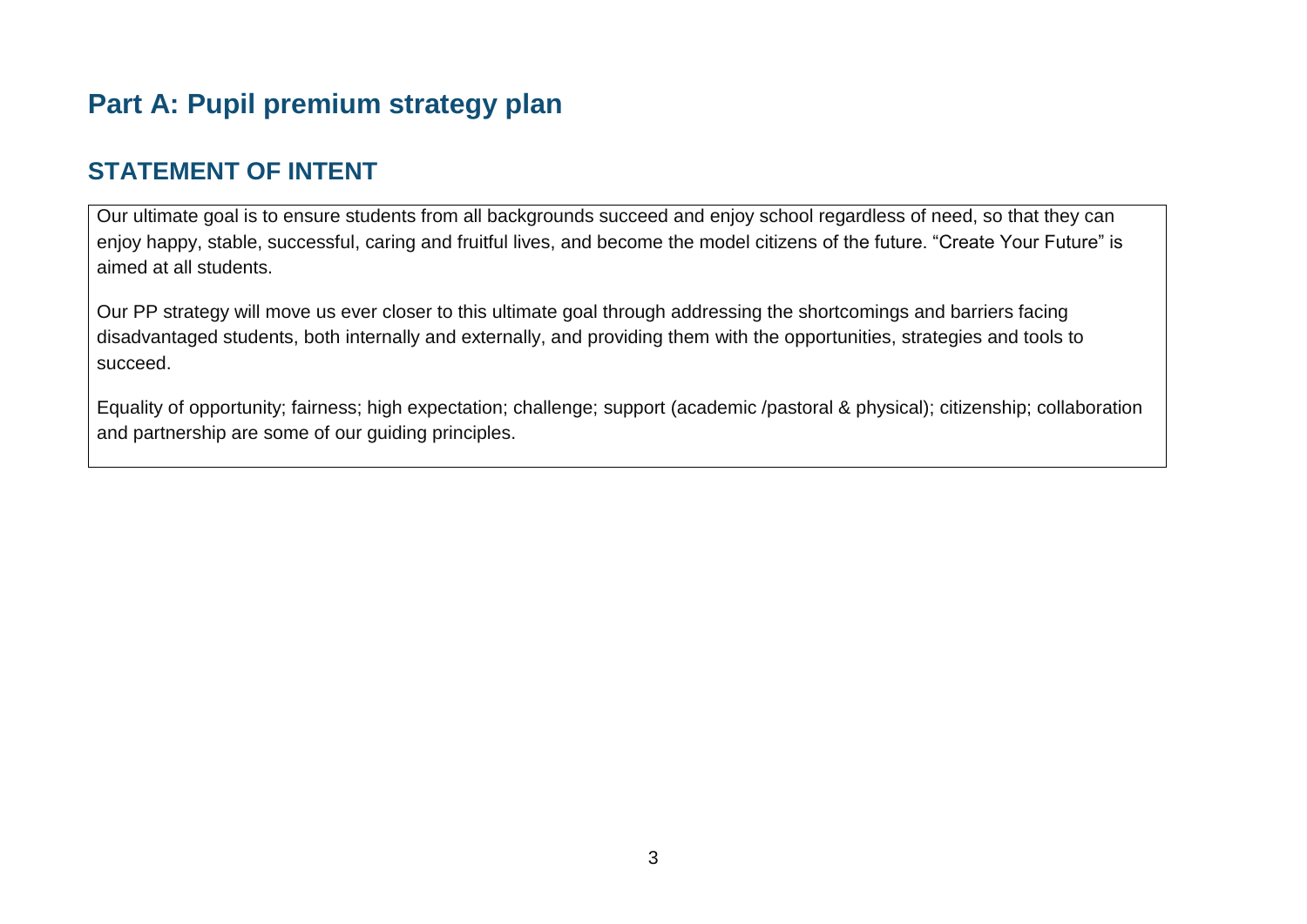### **CHALLENGES**

This details the key challenges to achievement that we have identified among our disadvantaged pupils.

| <b>Challenge number</b>                                                        | <b>Detail of challenge</b>                                                                                                                                                                                                                                                                                                                                                                    |
|--------------------------------------------------------------------------------|-----------------------------------------------------------------------------------------------------------------------------------------------------------------------------------------------------------------------------------------------------------------------------------------------------------------------------------------------------------------------------------------------|
| 1. Improving attendance<br>rates, ensuing students<br>spend more time learning | Absence and PA is higher among disadvantaged students compared to non-disadvantaged (by around 3%, but<br>pandemic disruption makes comparison difficult). The pandemic has compounded this problem.                                                                                                                                                                                          |
|                                                                                | There is a need to address this issue so that disadvantaged students enjoy more time learning in school as well<br>as benefitting from enrichment activities.                                                                                                                                                                                                                                 |
|                                                                                | Linked to this, once in school, we need to ensure students spend as much time in lessons as possible with a<br>behaviour policy that is fit for purpose, minimising withdrawal from lessons, other than for additional support.                                                                                                                                                               |
| 2. Improve progress /<br>attainment through Quality<br><b>First Teaching</b>   | One of our biggest challenges continues to be how to close the progress/attainment gap. Disadvantaged<br>students currently do not perform as well as non-disadvantaged students. Whilst progress rates across the<br>school have significantly improved over a number of years, a gap persists. We have narrowed this gap in recent<br>years, but this very much remains 'work-in-progress'. |
|                                                                                | Consistent, high quality teaching and learning lies at the heart of this. At school students spend most of their time<br>in lessons and it is from here that the greatest impact can be made in raising aspirations, challenge, engagement<br>and opportunity, as well as developing oracy, literacy and numeracy.                                                                            |
|                                                                                | Ensuring a curriculum that best meets all students' needs as one key milestone that will help to secure this.                                                                                                                                                                                                                                                                                 |
| 3. Develop cultural capital                                                    | Disadvantaged students can face external barriers and achievement/progress can be hindered by a lack the<br>cultural capital. There can be a lack ambition, guidance, encouragement, expectation, parental engagement, etc.                                                                                                                                                                   |
|                                                                                | Students can also face physical challenges, for example, not having a suitable work space at home, having<br>limited access to technology or access to inspirational music/sport/cultural events.                                                                                                                                                                                             |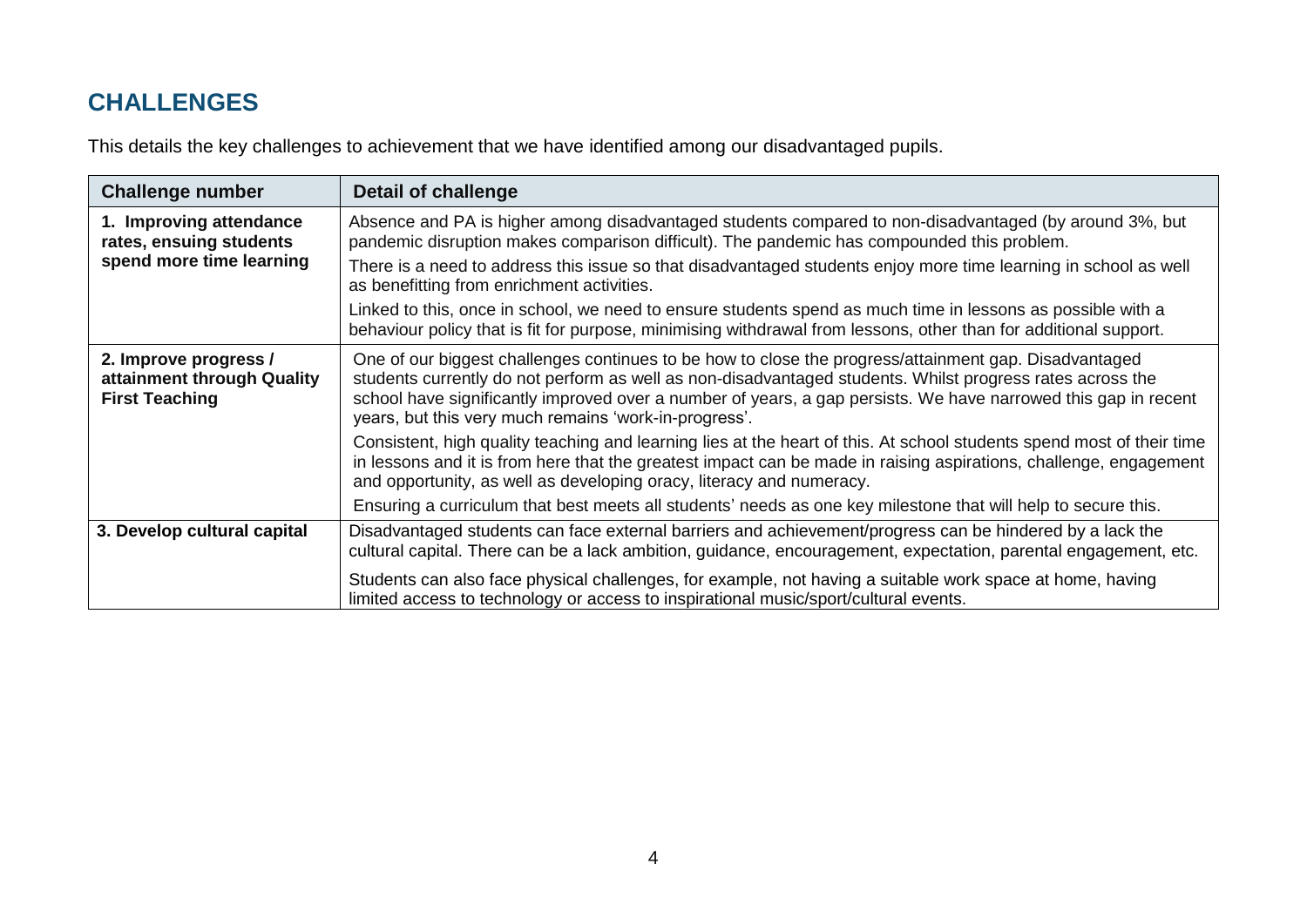### **INTENDED OUTCOMES**

This explains the outcomes we are aiming for **by the end of our current strategy plan**, and how we will measure whether they have been achieved.

| Intended outcome                                                                                                                                | <b>Success criteria</b>                                                                                                                                                                                                             |
|-------------------------------------------------------------------------------------------------------------------------------------------------|-------------------------------------------------------------------------------------------------------------------------------------------------------------------------------------------------------------------------------------|
| Good attendance<br>Disadvantaged student attendance to be in line with national average for<br>non-disadvantaged students                       | Measurement against national statistics as published in Analyse<br>School Performance (ASP)                                                                                                                                         |
| Good progress and attainment<br>Disadvantaged students to achieve P8, A8, 5+EM and EBacc APS in<br>line with national averages for all students | Measurement against national statistics as published in Analyse<br>School Performance (ASP)                                                                                                                                         |
| Good career plans<br>Disadvantaged students to have rich, fulfilling lives ready to enter<br>society as well-rounded model citizens             | Students have good qualifications (above), are/have had a wide range<br>of enriching experiences. Though difficult to measure, we will look at<br>qualification outcomes, destinations and use student surveys to gauge<br>success. |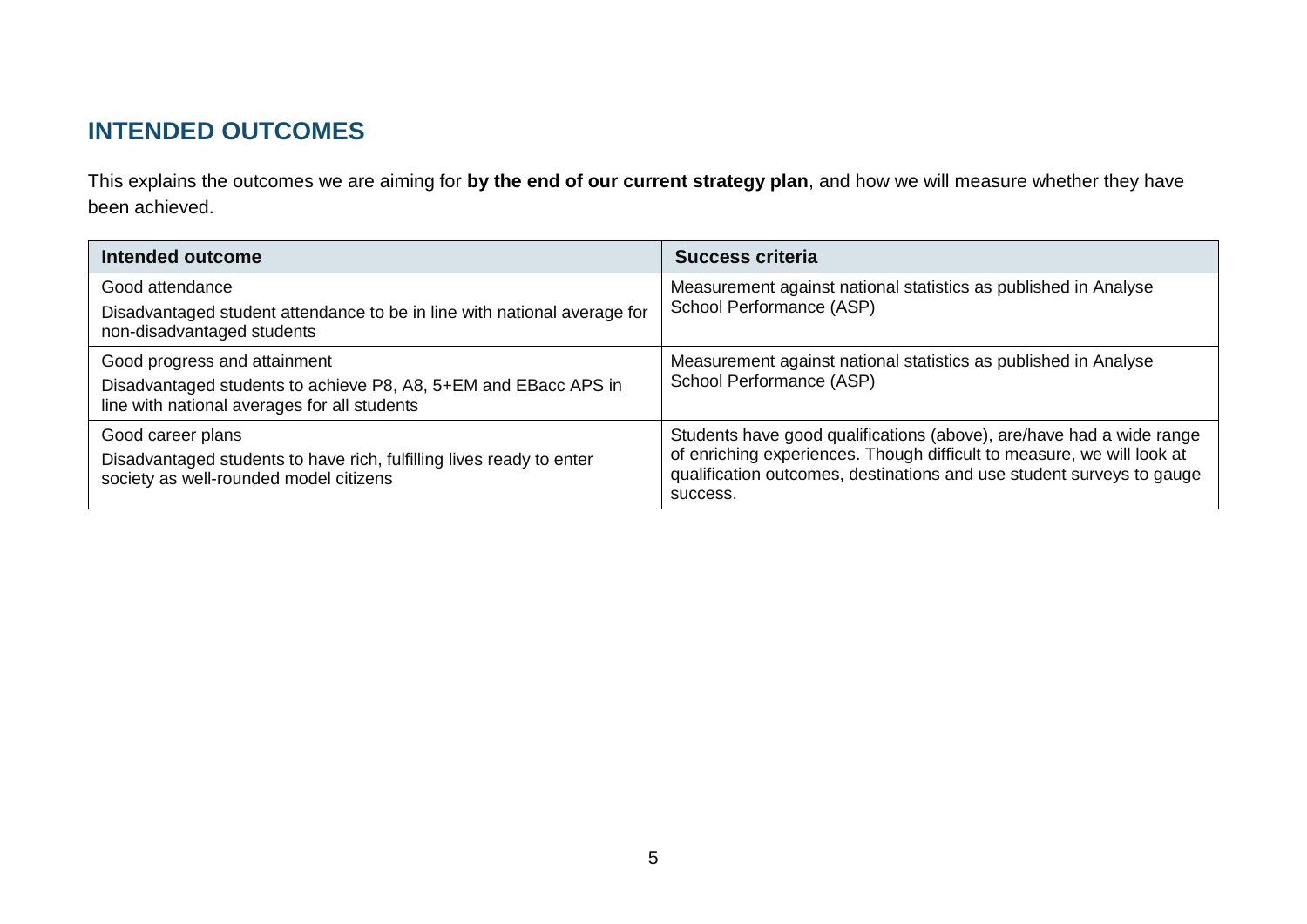#### **ACTIVITY IN THIS ACADEMIC YEAR**

This details how we intend to spend our pupil premium (and recovery premium funding) **this academic year** to address the challenges listed above.

#### **Quality Teaching (for example, CPD, recruitment and retention)**

| <b>Activity</b>                                                                                                                                                                                                                                                                                                                                                                                                                                                                                                                                                                                                                                                                                                                                                                                                                                                                                             | Evidence that supports this approach                                                                                                                                                                                                                                                                                                                                                                                                                                                                                                                                                                                                                                   | Challenge number(s)<br>addressed |
|-------------------------------------------------------------------------------------------------------------------------------------------------------------------------------------------------------------------------------------------------------------------------------------------------------------------------------------------------------------------------------------------------------------------------------------------------------------------------------------------------------------------------------------------------------------------------------------------------------------------------------------------------------------------------------------------------------------------------------------------------------------------------------------------------------------------------------------------------------------------------------------------------------------|------------------------------------------------------------------------------------------------------------------------------------------------------------------------------------------------------------------------------------------------------------------------------------------------------------------------------------------------------------------------------------------------------------------------------------------------------------------------------------------------------------------------------------------------------------------------------------------------------------------------------------------------------------------------|----------------------------------|
| Develop whole school L&T strategies to promote<br>progress of disadvantaged groups<br>New vision for L&T to be a key area of focus for<br>$\bullet$<br>our new DHT<br>The DHT will carry out a Curriculum Audit in the<br>$\bullet$<br>Autumn Term with a key emphasis on<br>embedding structure and sequencing to embed<br>skills and knowledge<br>The new DHT will be reviewing and updating our<br>$\bullet$<br>Feedback policy<br>Provide CPD for teachers and leaders to<br>$\bullet$<br>develop new strategies and styles based on<br>research<br>Cloud School management system (New)<br>$\bullet$<br>training will sharpen tracking and monitoring<br>QA carried out to see strategies are being<br>$\bullet$<br>delivered, to monitor effectiveness, support<br>teachers and hold to account where necessary<br>Preferential staffing in Maths and English, to<br>$\bullet$<br>benefit PP students | Extensive research shows that mastery,<br>metacognition and self-regulation can have<br>a high impact.<br>L&T will become a key focus for driving<br>improvement generally and in relation to<br>disadvantaged groups. A whole host of<br>evidence from the Sutton Trust, School<br>Inspection Handbook, previous Ofsted/HMI<br>visits and common sense suggest that this is<br>where the greatest impact can be made.<br>Developing a broad, balanced and ambitious<br>curriculum, accessible to all will be a key<br>element of this, as research shows. Quality<br>learning and teaching (and feedback) will<br>ensure this curriculum is delivered<br>effectively. | 1,283                            |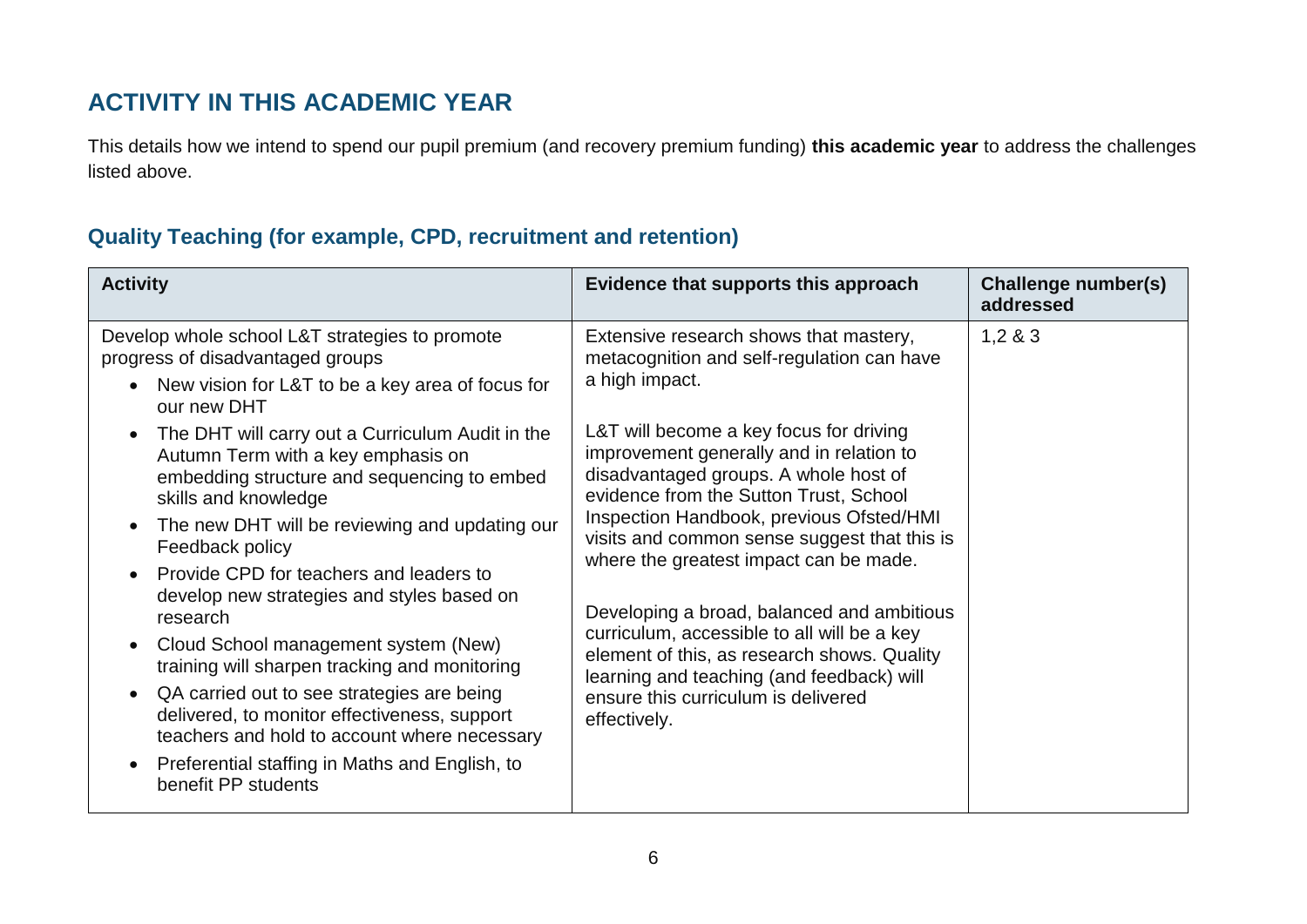| <b>Activity</b>                                                                                                                                                                                                                                                                                                                                                                                                                                                                                                                                                                         | Evidence that supports this approach                                                                                                                                                                       | Challenge number(s)<br>addressed |
|-----------------------------------------------------------------------------------------------------------------------------------------------------------------------------------------------------------------------------------------------------------------------------------------------------------------------------------------------------------------------------------------------------------------------------------------------------------------------------------------------------------------------------------------------------------------------------------------|------------------------------------------------------------------------------------------------------------------------------------------------------------------------------------------------------------|----------------------------------|
| Literacy and numeracy sessions delivered<br>across the curriculum, with bespoke literacy<br>sessions delivered by English teachers<br>Reading "buddies" from sixth form to support<br>KS3 students with extra reading sessions<br>Lexia literacy support for year 7 students with<br>low reading ages<br>Provision of GCSE Pod and Seneca Learning<br>online revision packages for all KS4 and KS5<br>students<br>Displays around school designed to engage,<br>motivate and inspire students<br>Our key stage 3 classes are predominantly<br>mixed ability and are not set or streamed | Specific evidence from the EEF T&L Toolkit<br>includes:<br>Reducing class size +3 months<br>Digital technology +4 months<br>Homework +5 months<br>Feedback +8 months<br>Avoid setting / streaming +1 month |                                  |
| <b>High Quality Middle Leaders:</b>                                                                                                                                                                                                                                                                                                                                                                                                                                                                                                                                                     |                                                                                                                                                                                                            |                                  |
| Develop high quality leaders in all areas with a<br>focus on disadvantaged students through CPD                                                                                                                                                                                                                                                                                                                                                                                                                                                                                         |                                                                                                                                                                                                            |                                  |
| Introduce NPQs for selected middle leaders                                                                                                                                                                                                                                                                                                                                                                                                                                                                                                                                              |                                                                                                                                                                                                            |                                  |
| Effective LM meetings with a PP focus<br>$\bullet$                                                                                                                                                                                                                                                                                                                                                                                                                                                                                                                                      |                                                                                                                                                                                                            |                                  |
| <b>INSET</b> training for all staff on PP students<br>$\bullet$                                                                                                                                                                                                                                                                                                                                                                                                                                                                                                                         |                                                                                                                                                                                                            |                                  |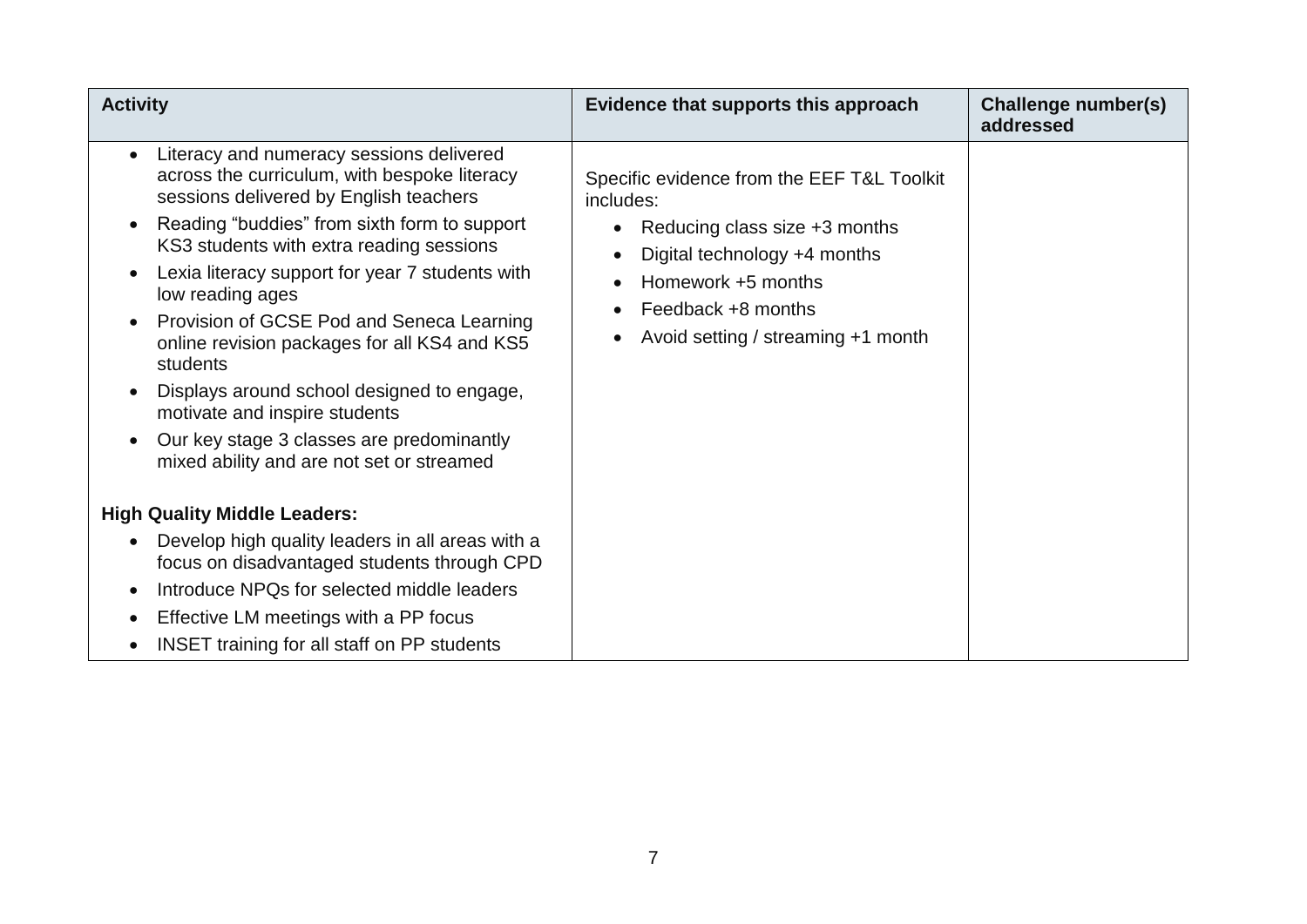#### **Targeted Academic Support (for example, tutoring, one-to-one support structured interventions)**

| <b>Activity</b>                                                                                                                                                                                                                                                                                                                                                                                                                                                                                                                                                                                                                                                                                                                                                                                              | Evidence that supports this approach                                                                                                                                                                                                                                                                                                                                                                                                                                                                        | Challenge number(s)<br>addressed |
|--------------------------------------------------------------------------------------------------------------------------------------------------------------------------------------------------------------------------------------------------------------------------------------------------------------------------------------------------------------------------------------------------------------------------------------------------------------------------------------------------------------------------------------------------------------------------------------------------------------------------------------------------------------------------------------------------------------------------------------------------------------------------------------------------------------|-------------------------------------------------------------------------------------------------------------------------------------------------------------------------------------------------------------------------------------------------------------------------------------------------------------------------------------------------------------------------------------------------------------------------------------------------------------------------------------------------------------|----------------------------------|
| Academic support provided for disadvantaged students<br>in order to accelerate progress among disadvantaged<br>groups.<br>5 student intervention coordinators to provide<br>$\bullet$<br>mentoring to target group of around 6 students<br>each                                                                                                                                                                                                                                                                                                                                                                                                                                                                                                                                                              | We have a strong record of improving<br>progress and attainment over many years<br>now. Our own empirical evidence and<br>reviews suggest many of the steps we are<br>taking are making a difference for our<br>students.                                                                                                                                                                                                                                                                                   | $\overline{2}$                   |
| 'Period 6' after school lessons in all subjects for<br>$\bullet$<br>Y11/13 to support students following disrupted<br>learning due to the pandemic<br>NTP used to support targeted PP students<br>across the school<br>Extra literacy and numeracy support for KS4<br>students unable to access the full range of<br>options<br>Additional specialist TA support in maths<br>Bespoke academic provision, intervention and<br>support are offered via our ACCESS area and<br><b>Learning Support</b><br>RAGG Interventions providing catch up lessons<br>in English, maths and science will specifically<br>target disadvantaged students among their<br>respective cohorts<br>Block revision programme for Y11 during the<br>Summer term<br>Y11 Information Evening providing key<br>information for parents | Some of these activities are supported by<br>external research, such as the EEF. For<br>2021-22, these activities now need to focus<br>more closely on disadvantaged student<br>academic progress, which is an area still<br>requiring improvement.<br>Specific evidence from the EEF T&L Toolkit<br>includes:<br>Digital technology +4 months<br>Homework +5 months<br>Individualized instruction +3 months<br>One to one tuition +5 months<br>Peer tutoring +5 months<br>Small group tuition $+$ 4 months |                                  |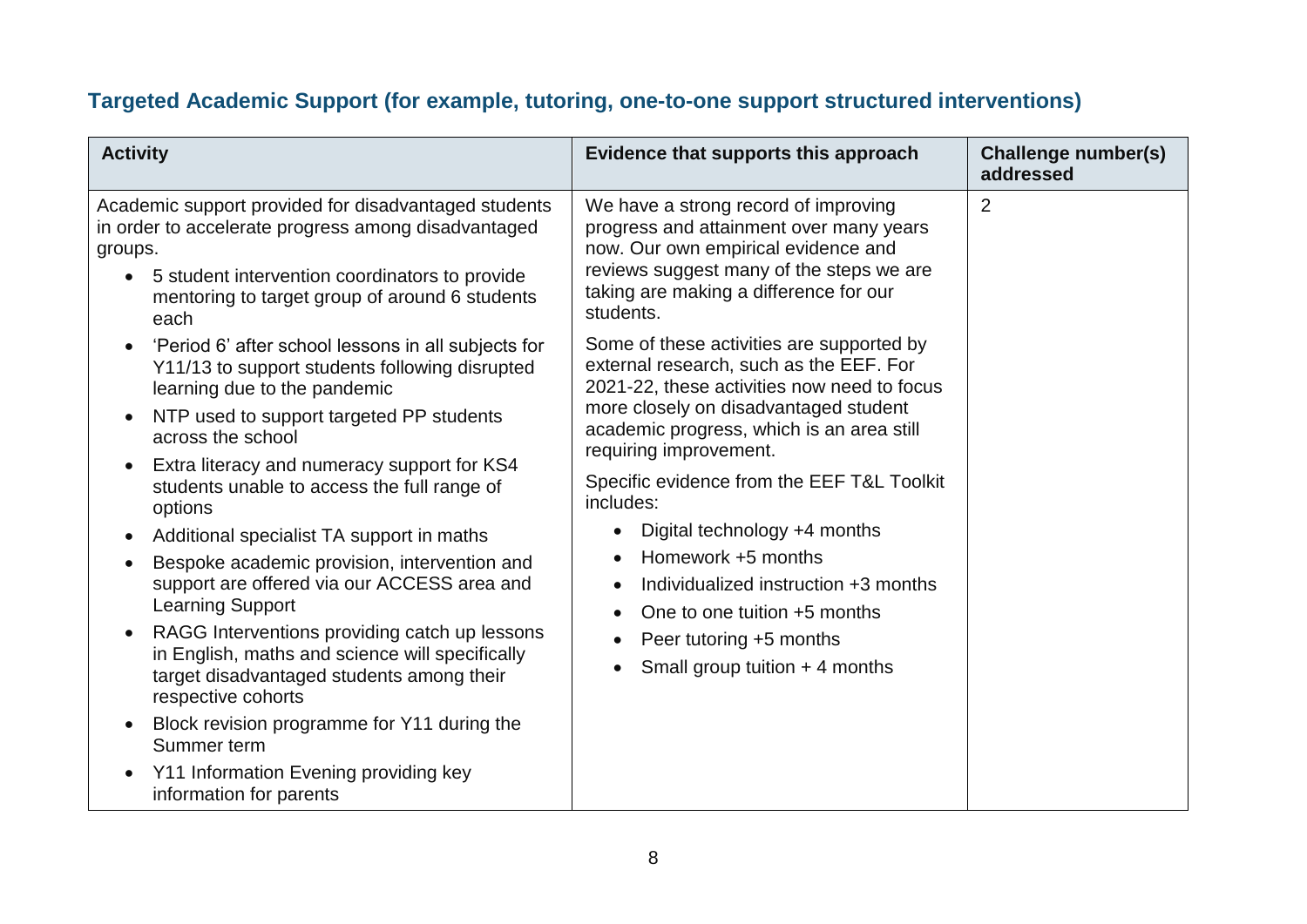| <b>Activity</b>                                                                                                           | Evidence that supports this approach | Challenge number(s)<br>addressed |
|---------------------------------------------------------------------------------------------------------------------------|--------------------------------------|----------------------------------|
| Exam breakfasts for last minute preparation and<br>$\bullet$<br>tips                                                      |                                      |                                  |
| Mentoring for appropriate disadvantaged<br>$\bullet$<br>students who fall under the more able category                    |                                      |                                  |
| Weekly after school homework club and library<br>$\bullet$<br>access planned                                              |                                      |                                  |
| Continue to develop on-line revision software for<br>$\bullet$<br>all key stage 4 students                                |                                      |                                  |
| Provide PP students with laptops so they can<br>$\bullet$<br>access online resources from home such as<br><b>GCSE Pod</b> |                                      |                                  |
| Peer Tutoring to be used to support academic<br>$\bullet$<br>study                                                        |                                      |                                  |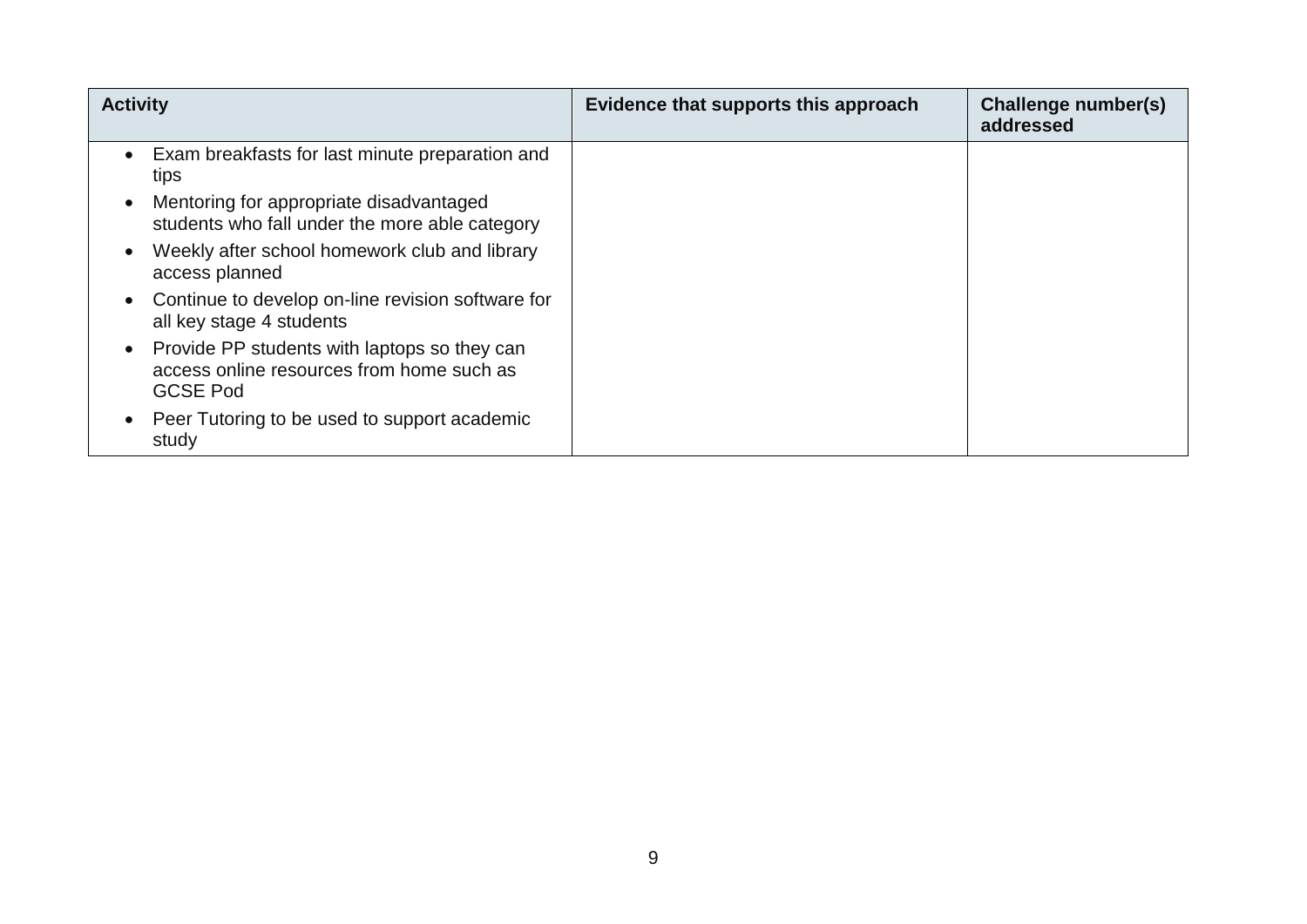#### **Wider Strategies (for example, related to attendance, behaviour, wellbeing)**

| <b>Activity</b>                                                                                                                                                                                                                                                                                                                                                                                                                                                                                                                                                                                                                                                                                                                                                                                                                                                                                                                                                                                                                                                                                                                                       | Evidence that supports this approach                                                                                                                                                                                                                                                                                                                                                                                                                                                                                                                                                                                                                                                                                                                                                                         | Challenge number(s)<br>addressed |
|-------------------------------------------------------------------------------------------------------------------------------------------------------------------------------------------------------------------------------------------------------------------------------------------------------------------------------------------------------------------------------------------------------------------------------------------------------------------------------------------------------------------------------------------------------------------------------------------------------------------------------------------------------------------------------------------------------------------------------------------------------------------------------------------------------------------------------------------------------------------------------------------------------------------------------------------------------------------------------------------------------------------------------------------------------------------------------------------------------------------------------------------------------|--------------------------------------------------------------------------------------------------------------------------------------------------------------------------------------------------------------------------------------------------------------------------------------------------------------------------------------------------------------------------------------------------------------------------------------------------------------------------------------------------------------------------------------------------------------------------------------------------------------------------------------------------------------------------------------------------------------------------------------------------------------------------------------------------------------|----------------------------------|
| Improved behaviour management (a key focus in our<br>PP strategy):<br>We have appointed a new AHT i/c of behaviour<br>who has introduced a new behaviour policy, with<br>inclusion as a focus.<br>We have appointed a new behaviour mentor to<br>support students with challenging behaviour<br>We have created a pastoral support room to<br>$\bullet$<br>provide short term support for students who need<br>to be out of lessons for a short time<br>Our pastoral team strives to maintain very good<br>links with parents<br>Our Access team provide longer term alternative<br>provision options for students unable to access a<br>full range of subjects<br>The new behaviour policy and system<br>emphasises a more positive, flexible and<br>constructive approach to managing misbehaviour<br>to reduce time lost to learning<br>Cloud School MIS is already making an impact<br>on recording, tracking and monitoring positive<br>and negative behaviour, which in turn is<br>impacting positively on classroom management<br>Reward policy has been reviewed leading to an<br>increase in the use of positive reinforcement in<br>lessons | Our 'Wider Strategies' are quite complex<br>and diverse, and there are a number of<br>measures not identified here that will impact<br>positively on disadvantaged students.<br>However, these are some of the measures<br>we are taking that will have an impact on<br>improving the lives and opportunities of<br>disadvantaged students, and their families.<br>These measures will help raise aspirations,<br>opportunity, provide greater equality and<br>support.<br>Extensive research by the Sutton Trust<br>supports many such measures.<br>Evidence from the EEF T&L Toolkit includes:<br>Behaviour interventions +3 months<br>Self-regulation +7 months<br>Parental engagement + 3 months<br>Outdoor learning +4 months<br>Social and emotional learning +4<br>months<br>Summer school + 2 months | 1, 2 & 3                         |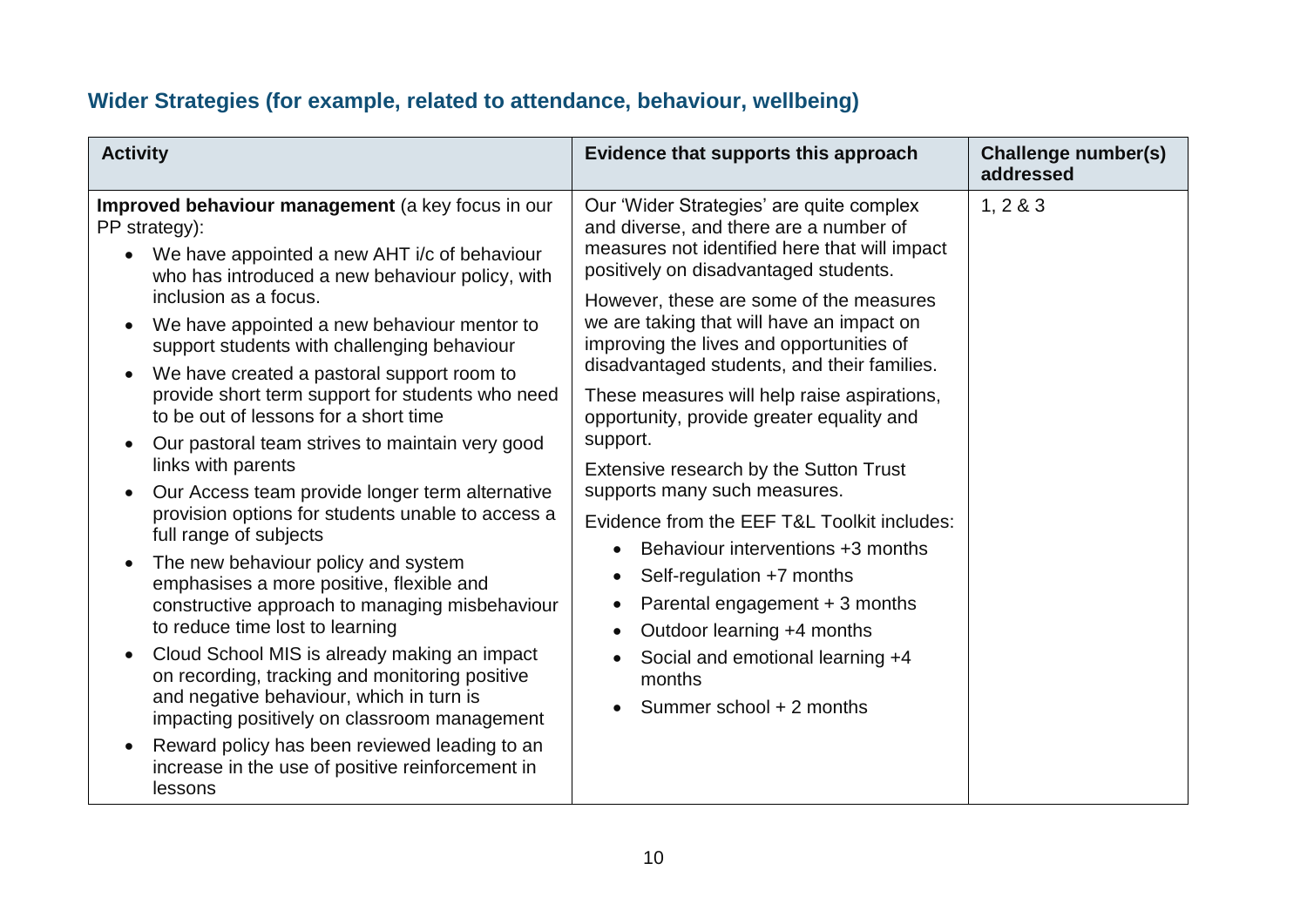| <b>Activity</b>                                                                                                                                   | Evidence that supports this approach | Challenge number(s)<br>addressed |
|---------------------------------------------------------------------------------------------------------------------------------------------------|--------------------------------------|----------------------------------|
| We have created an outdoor learning space to<br>$\bullet$<br>build positive relationships and self-esteem using<br>staff from the Inspire project |                                      |                                  |
| <b>Transition</b>                                                                                                                                 |                                      |                                  |
| Our HoY and SENDCo liaise very closely with<br>feeder schools in the summer term for the<br>incoming year 7                                       |                                      |                                  |
| We provide a short summer school in August for<br>$\bullet$<br>students anxious about the move or maybe<br>vulnerable                             |                                      |                                  |
| Staff are provided with key information about all<br>such students in the training days in September                                              |                                      |                                  |
| <b>Attendance procedures:</b>                                                                                                                     |                                      |                                  |
| We have a new attendance officer with a new<br>line manager who will rationalise student<br>attendance management and reporting                   |                                      |                                  |
| Cloud School will aid tracking and reporting and<br>rationalising staffing will increase knowledge and<br>accountability                          |                                      |                                  |
| All attendance reports now have flags for PP<br>students to enable monitoring                                                                     |                                      |                                  |
| Weekly tracking for PP students with poor<br>attendance/behaviour                                                                                 |                                      |                                  |
| HoY will run focused attendance challenges at<br>designated points during the year                                                                |                                      |                                  |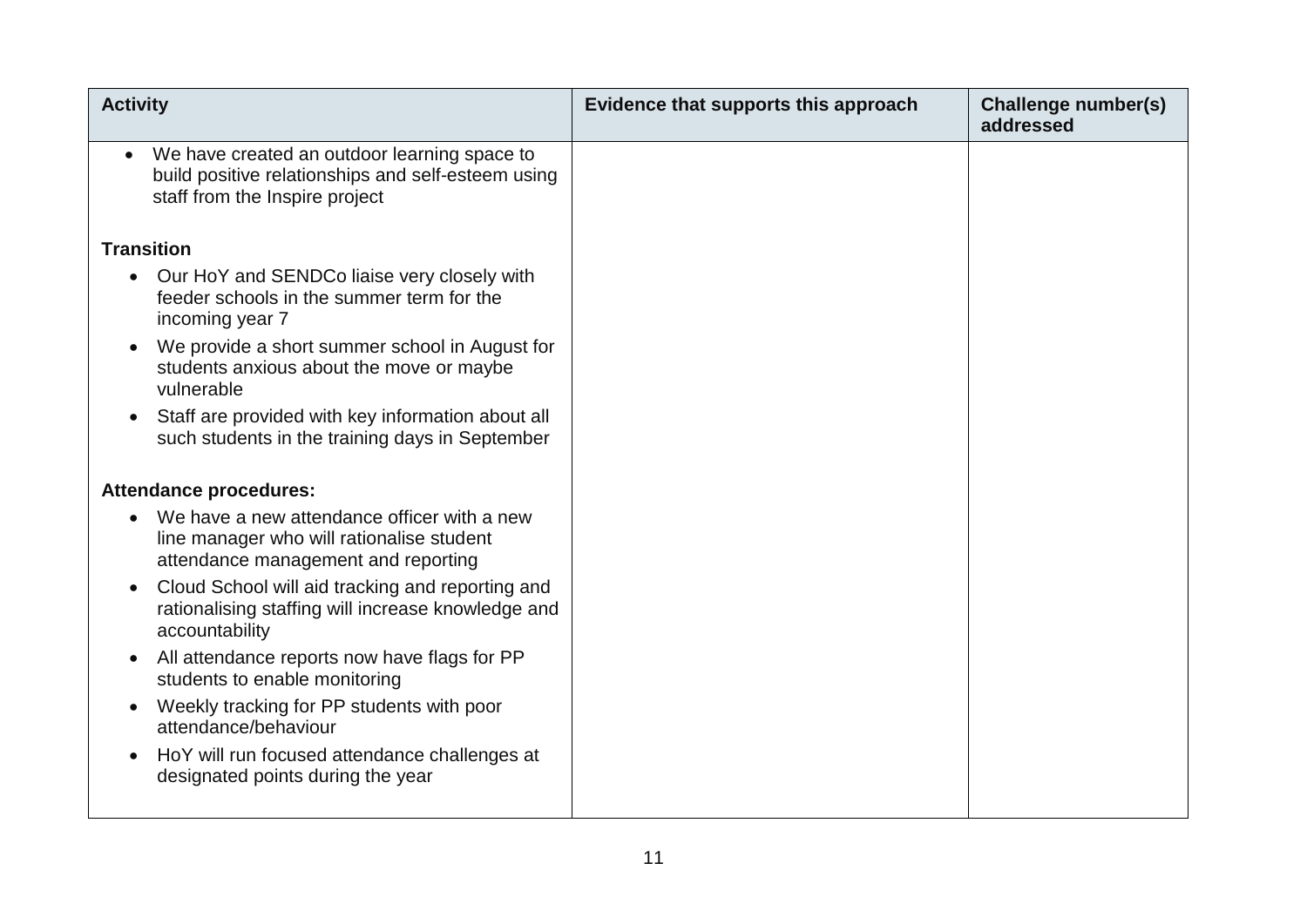| <b>Activity</b>                                                                                                                                                                   | Evidence that supports this approach | Challenge number(s)<br>addressed |
|-----------------------------------------------------------------------------------------------------------------------------------------------------------------------------------|--------------------------------------|----------------------------------|
| <b>Wider Pastoral Support measures:</b>                                                                                                                                           |                                      |                                  |
| Learning and Safeguarding Mentors support<br>students with pastoral/emotional/mental<br>health/etc. issues which can disproportionately<br>affect disadvantaged students          |                                      |                                  |
| Learning and Safeguarding mentors have an<br>additional role of 'mentoring' Y7 PP students<br>arranging support for them and their parents<br>where needed                        |                                      |                                  |
| The Family Support Worker provides support for<br>families in need, many of these are<br>disadvantaged students. She has won an award<br>for her work supporting families in need |                                      |                                  |
| Positive Play Support is offered for some<br>students for 30m per week as part of Derbyshire<br><b>County Council's Early Intervention Strategy</b>                               |                                      |                                  |
| Parental engagement to improve with targeted<br>communication                                                                                                                     |                                      |                                  |
| <b>Physical Support:</b>                                                                                                                                                          |                                      |                                  |
| Provide laptops so students can access online<br>provision                                                                                                                        |                                      |                                  |
| Support with resources such as revision guides,<br>art equipment, PE kit, food technology<br>equipment, prom costs etc.                                                           |                                      |                                  |
| <b>Breakfast provision</b>                                                                                                                                                        |                                      |                                  |
| Support for enrichment activities and trips                                                                                                                                       |                                      |                                  |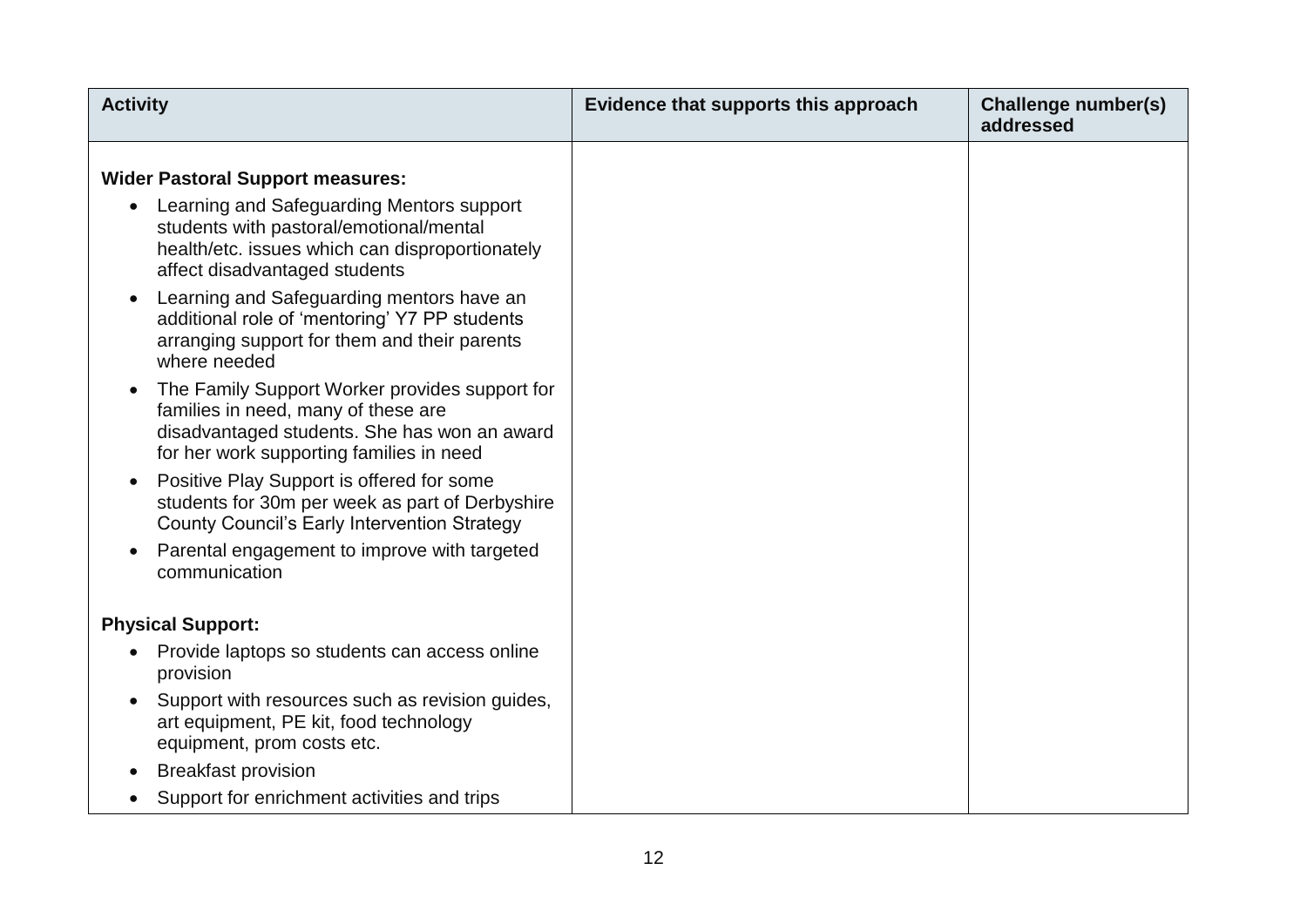| <b>Activity</b>                                                                                                                                                                                                                                                                                                                                                                                    | Evidence that supports this approach | Challenge number(s)<br>addressed |
|----------------------------------------------------------------------------------------------------------------------------------------------------------------------------------------------------------------------------------------------------------------------------------------------------------------------------------------------------------------------------------------------------|--------------------------------------|----------------------------------|
| Careers:<br>Careers programme built into the weekly PSE<br>sessions<br>Funded trips to places of higher education /<br>universities to raise aspirations (pandemic<br>permitting)<br>We have a careers advisor and have bought in<br>careers service to provide high quality careers<br>support to students<br>All disadvantaged students receive at least one<br>careers interview in key stage 4 |                                      |                                  |